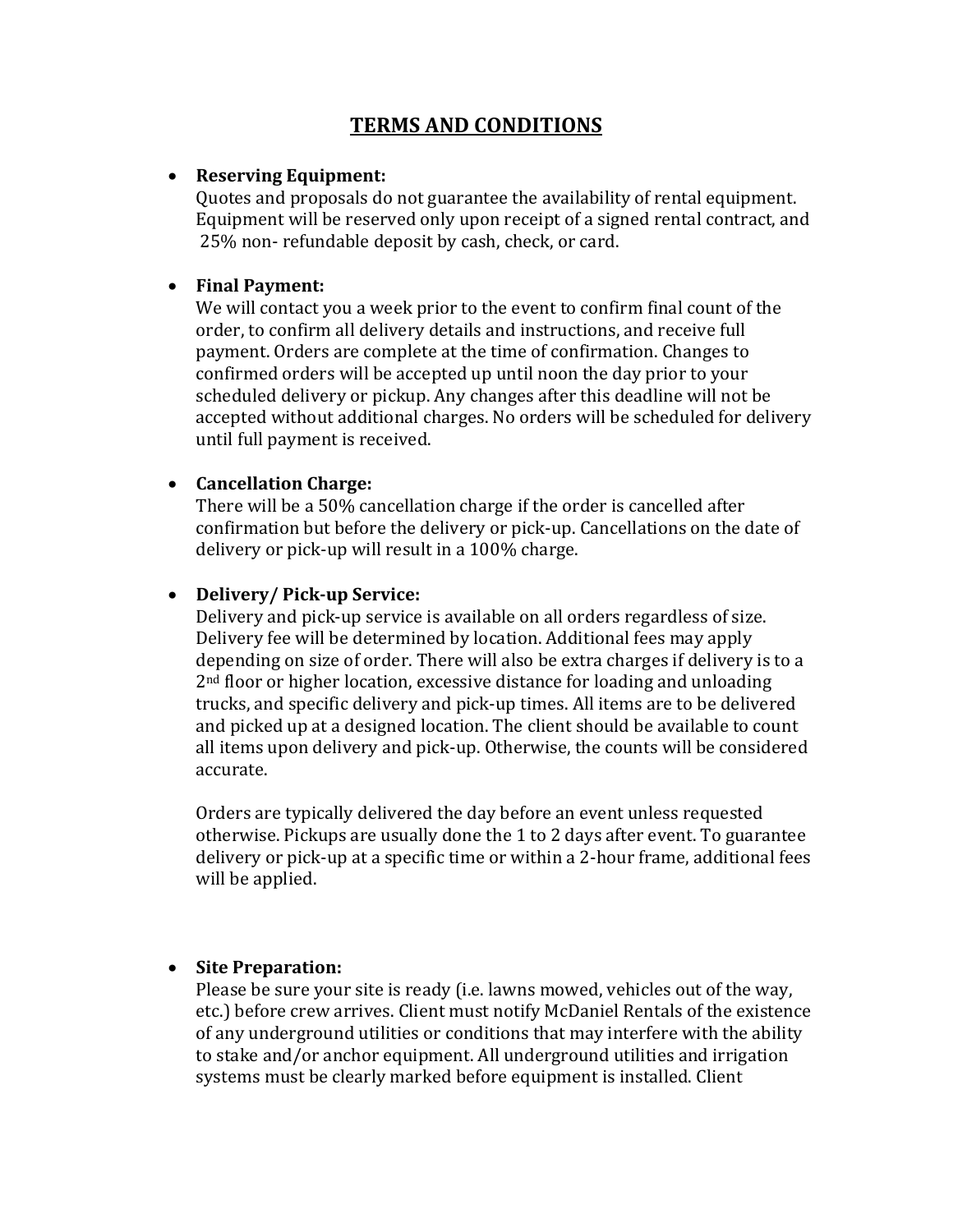assumes all responsibility for any damage to underground equipment in absence of such notice.

## • **Weather:**

Client understands that tents are temporary structures designed to provide limited protection from weather conditions, primarily sun and rain. There may be instances where strong winds and storms come up and may damage or blow the tent over. Evacuation is recommended is any severe weather threatens the area where tent is located. People must evacuate and not seek shelter in tents during these conditions.

It may be difficult when to determine if weather is severe or not. So it is best to be cautious and when in doubt, evacuate. If client is in need of assistance during these times emergency contact is (704) 202-7677.

# • **Cleanup/Preparation For Pickup Or Return:**

All floral arrangements, trash, and decorations of any kind should be removed from tent before scheduled pickup time. All chairs and tables should be broken down and stacked same as delivered.

## • **Additional Charges:**

- 1. Changes are made to the order after noon the day prior to the delivery or pick-up.
- 2. The site is not ready or accessible when the crew arrives.
- 3. The rented equipment is not ready for prearranged pick-up.
- 4. Delivery or pick-up is to far from any location other than ground level (upstairs of downstairs).
- 5. All chairs and tables are not stacked and linens are not packed up as delivered.
- 6. If employees are needed to stay for whole event.
- 7. There are extras items needed to complete setup (ex. Leveling legs for tents, or different setup for staking purposes)